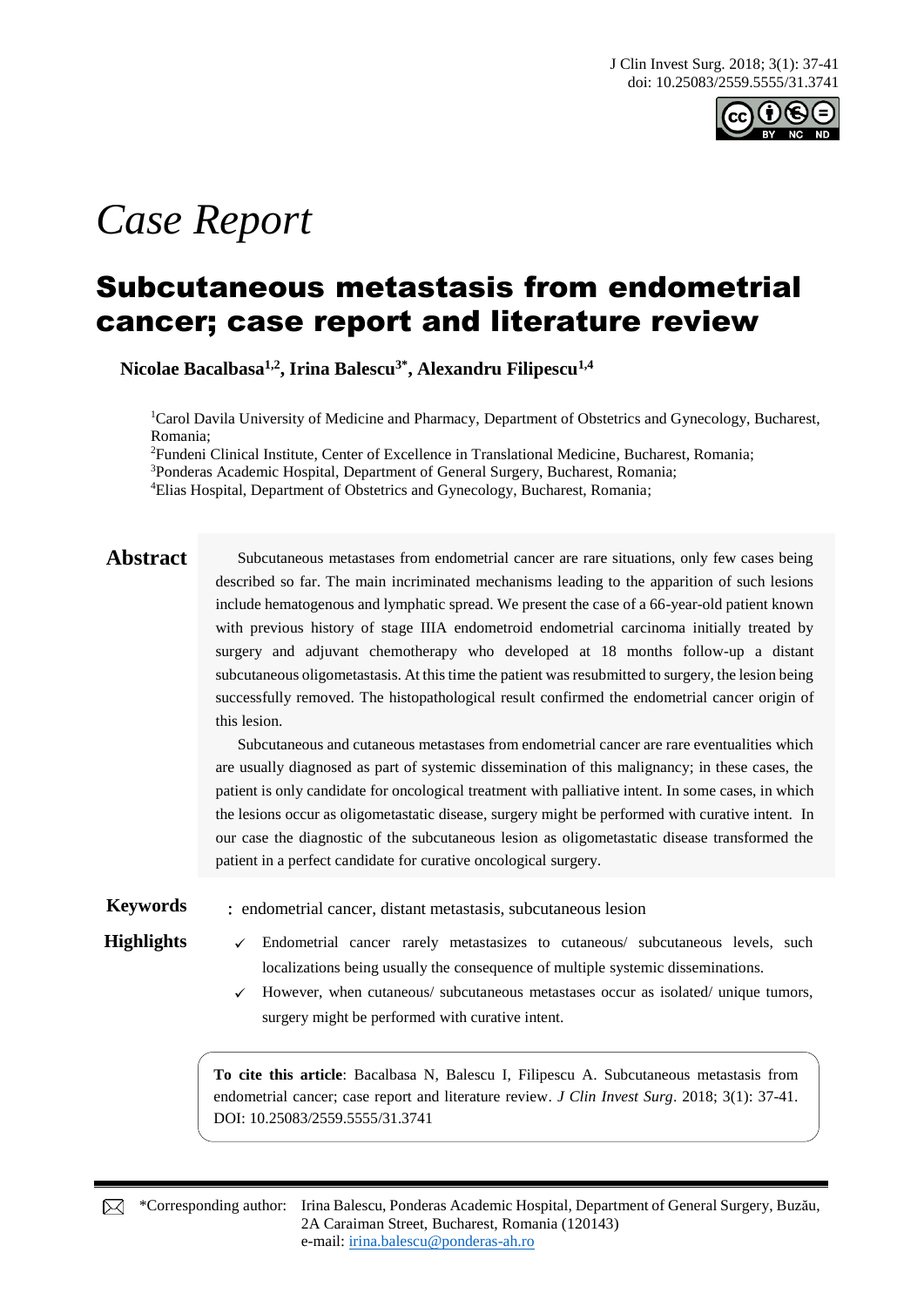#### **Introduction**

Endometrial cancer remains one of the most common gynecological malignancies reported worldwide, with a rather favorable prognostic especially in cases diagnosed in early stages of disease (1, 2). However, in certain cases, especially when diagnosed in advanced stages, this malignancy might recur via various pathways of dissemination including lymphatic or hematogenous route (3). In this way, the most common sites of relapse include bones, liver, lungs and lymphatic system. In rare cases distant metastases might develop in atypical locations such as heart, eye, breast, kidney or skin. When it comes to the skin and subcutaneous metastases, this represents a rare eventuality, being most often reported in lung cancer (in male) and in breast cancer respectively (in female) (4, 5). In the meantime, cutaneous and subcutaneous metastases from endometrial cancer represent a very rare condition, only few cases being reported so far (5- 7).

#### **Case Report**

A 66-year-old patient, with previous history of stage IIIA moderately differentiated endometroid endometrial carcinoma who had been submitted to surgery consisting of total hysterectomy, bilateral adnexectomy, pelvic and para-aortic lymph node dissection followed by nine cycles of adjuvant chemotherapy (Sindaxel and Carboplatin) presented for the apparition of a tumoral mass at the level of the anterior wall of the abdomen 18 months after ending the adjuvant treatment. The tumoral mass developed at 5 cm distance from the previous laparotomy line, was fix to the adjacent skin and relatively mobile with the deep layer of the anterior aponeurosis of the rectus abdominis muscle. In the meantime, the biological tests revealed the presence of increased levels of CA 125 (of 76U/ml) while the biopsy of the parietal lesion demonstrated its metastatic origin from endometrial cancer. After performing a full body computed tomography in order to exclude other distant metastases, the patient was submitted to surgery, the lesion being successfully removed. The final aspect after resection of the tumoral mass is presented in Figure 1, and the specimen can be seen in Figures 2 and 3. The histopathological studies confirmed the presence of a 3/4/3cm subcutaneous metastasis invading the skin, with endometrial cancer origin.



**Figure 1.** The final aspect after resection of the tumoral mass. The aponeurosis of the rectus abdominis muscle was entirely preserved



**Figure 2.** The specimen – the tumoral mass modifying the adjacent cutaneous tissue



**Figure 3.** The specimen – large subcutaneous tumor invading the adjacent cutaneous area

#### **Discussion**

Whenever a patient with previous history of endometrial adenocarcinoma presents for the apparition of cutaneous lesions, the first answer which should be answered is if these lesions are metastases or paraneoplastic lesions. Paraneoplastic lesions are usually induced by various substances released by the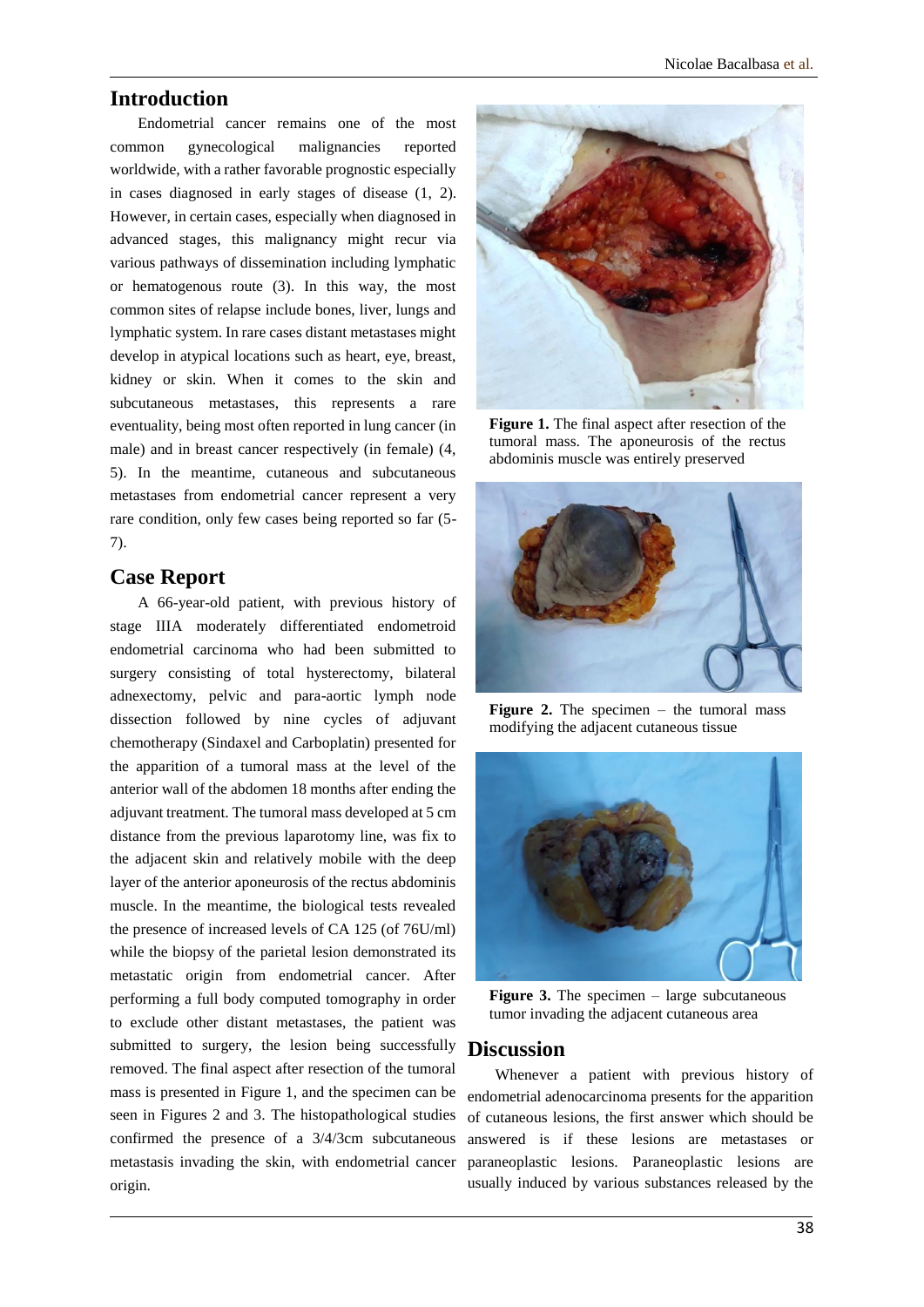tumor (such as growth factors, cytokines or hormones) while skin metastases are produced by the tumoral dissemination via hematogenous, lymphatic route or even via contiguity. In order to distinguish between these two pathological entities, biopsy and histopathological examination are mandatory (6, 8, 9).

Skin metastases from endometrial cancer are a rare eventuality, with an estimated incidence of 0.8% (10) which usually occurs as part of systemic disease. Therefore, most patients diagnosed with such lesions are amenable to palliative oncological treatment consisting of radiotherapy or systemic chemotherapy (5, 11); moreover, the prognostic of such cases remains poor due to the systemic neoplastic impregnation irrespective of the type of performed treatment. In such cases the overall survival usually does not surpass one year (11).

Cutaneous and subcutaneous metastases from endometrial cancer might develop in various sites including the abdominal wall, the perineal surface as well as in distant sites like scalp or toes (5, 12, 13); when it comes to the number of lesions, they can present as unique lesions (as in our case) or disseminated lesions (leading to the apparition of large tumoral placards) (5). Another type of cutaneous metastasis from endometrial cancer is represented by umbilical metastasis (14). Although umbilical area is frequently involved in cases diagnosed with stomach, ovarian or pancreatic cancer, only few cases of endometrial cancer origin have been reported so far (15). In this case the main patterns of spread leading to the apparition of umbilical metastases also consist of contiguous, lymphatic or hematogenous route (14).

When it comes to the clinical aspect, cutaneous metastases with endometrial cancer origin usually present like solid, partial movable, painless tumors. In certain cases they can associate an inflammatory aspect, due to the presence of a rich vascularity; other lesions might associate the aspect of plaques or disseminated nodules, these characteristics being highly suggestive in order to predict the pattern of dissemination (5). Therefore, disseminated lesions are usually associated with the hematogenous pattern of spread while unique lesions usually occur via lymphatic route or via contiguity (16). Another incriminated mechanism which might be responsible for the apparition of such a lesion interval as well as the location of the lesion (at distance with bilateral adnexectomy being performed. At six

from the previous scar line) could not confirm this hypothesis.

When it comes to the prognostic factors influencing the long term outcome of such patients, it seems that the overall survival is most commonly influenced by the disease free survival between the treatment of the initial endometrial lesion and the apparition of the skin lesions as well as by the number of lesions diagnosed at this moment; patients presenting skin metastases as oligometastatic disease can be successfully submitted to surgery with curative intent; however, this situation is rarely seen. In cases in which skin or subcutaneous metastases develop as part of the systemic neoplastic dissemination palliative oncological treatment might be proposed; however, the results are rather poor.

For example, a recent report coming from the surgeons from Virginia, United States of America (17) presented a case of a 62-year-old postmenopausal woman who initially presented for the apparition of an erythematous rash and nodules on the lower abdomen, vulva and neck; the biopsy of one of these lesions demonstrated a papillary serous carcinoma while the computed tomography showed the presence of a thickened endometrial lining which was also biopsied, the same histopathological aspect being revealed. Although the patient was submitted immediately to carboplatin and paclitaxel chemotherapy in association with palliative radiotherapy she died at 10 months after initial presentation (17).

In the meantime, the surgeons from Konya, Turkey, (18) presented the case of a 51-year-old patient who had been previously diagnosed with a stage I<sub>A</sub> endometroid endometrial carcinoma in association with a stage I<sub>B</sub> ovarian endometroid type adenocarcinoma, at that time radical surgery followed by adjuvant chemotherapy being performed; however, at 34 months following surgery the patient was diagnosed with skin metastases. Due to the local extension of the disease at that time the patient was only amenable to palliative radio chemotherapy and died four months later (18).

might consist of intraoperative neoplastic implantation; had been previously submitted to surgery for a stage  $II_B$ however, in our case the long disease-free survival endometrial cancer, at that moment a total hysterectomy However, in certain cases in which the lesions present as oligometastatic disease, surgery might be taken in consideration with curative intent. Bassir and co. (19) reported the case of a 60-year-old patient who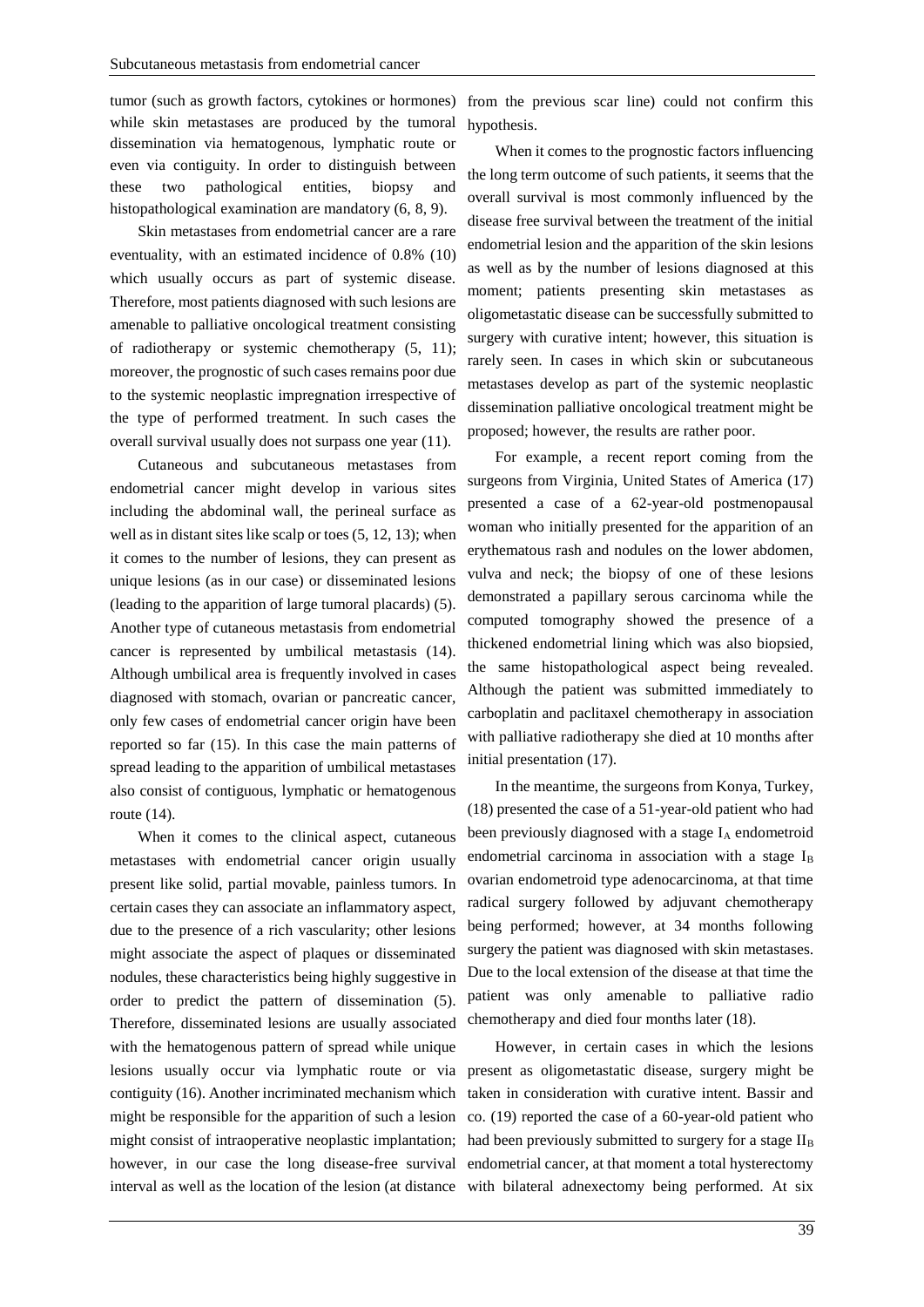months follow-up the patient was diagnosed with a 7. solitary lesion measuring 6/3 cm in the proximity of the previous laparotomy line so she was resubmitted to surgery, the lesion being removed with negative resection margins. The histopathological studies confirmed the metastatic origin of the lesion; therefore, the patient was submitted to adjuvant radio chemotherapy (19).

In our case the diagnostic of the subcutaneous lesion as oligometastatic disease transformed the patient in a perfect candidate for surgery with curative intent.

#### **Conclusions**

Subcutaneous and cutaneous metastases from endometrial cancer are rare eventualities which are usually diagnosed as part of systemic dissemination of this malignancy; in these cases, the patient is only 10. Lerner LB, Andrews SJ, Gonzalez JL, Heaney JA, candidate for oncological treatment with palliative intent. In certain cases in which the lesions occur as oligometastatic disease, surgery might be performed with curative intent.

### **References**

- 1. Bacalbasa N, Balescu I, Dragan I, Banceanu G, Suciu I, Suciu N. Endometrial Adenocarcinoma Presenting as Hematometra with Underlying Thickened Endometrial Lining in a Postmenopausal Woman - A Case Report. *Anticancer Res*. 2016; 36(5): 2353-7. PMID: 27127143
- 2. Bacalbasa N, Stoica C, Popa I, Mirea G, Balescu I. Endometrial Carcinoma Associated with Ovarian Granulosa Cell Tumors--A Case Report. *Anticancer Res*. 2015; 35(10): 5547-50. PMID: 26408724
- 3. Bacalbasa N and Balescu I. Atypical paracaval recurrence of uterine endometrial stromal sarcoma: a case report. *Anticancer Res*. 2015; 35(6): 3405- 10. PMID: 26026102
- 4. Krathen RA, Orengo IF, Rosen T. Cutaneous metastasis: a meta-analysis of data. *South Med J*. 2003; 96(2): 164-7. PMID: 12630642, DOI: 10.1097/01.SMJ.0000053676.73249.E5
- 5. El M'rabet FZ, Hottinger A, Claude George A, Tille A. Cutaneous metastasis of endometrial carcinoma: a case report and literature review. *J Clin Gynecol Obstet*. 2012; 1(1): 19-23. DOI: doi:10.4021/jcgo6e
- 6. Atallah D, el Kassis N, Lutfallah F, Safi J, Salameh endometrial cancer: once in a blue moon - case report. *World J Surg Oncol*. 2014; 12: 86. PMID: 24708772, DOI: 10.1186/1477-7819-12-86
- 7. Baydar M, Dikilitas M, Sevinc A, Senel S, Senel F and Aydogdu I: Cutaneous metastasis of endometrial carcinoma with hemorrhagic nodules and papules. *Eur J Gynaecol Oncol*. 2005; 26: 464- 465.
- 8. Silva JA, Mesquita KC, Igreja AC, Lucas IC, Freitas AF, Oliveira SM, Costa IM, Campbell IT. Paraneoplastic cutaneous manifestations: concepts and updates. *An Bras Dermatol*. 2013; 88(1): 9-22. PMID: 23538999
- 9. Alcaraz I, Cerroni L, Rutten A, Kutzner H, Requena L. Cutaneous metastases from internal malignancies: a clinicopathologic and immunohistochemical review. *Am J Dermatopathol*. 2012; 34(4): 347-93. PMID: 22617133, DOI: 10.1097/DAD.0b013e31823069cf
- Currie JL. Vulvar metastases secondary to transitional cell carcinoma of the bladder. A case report. *J Reprod Med*. 1999; 44(8): 729-32. PMID: 10483545
- 11. Awtrey CS, Cadungog MG, Leitao MM, Alektiar KM, Aghajanian C, Hummer AJ, Barakat RR, Chi DS. Surgical resection of recurrent endometrial carcinoma. *Gynecol Oncol*. 2006; 102(3): 480-8. PMID: 16490236,

DOI: 10.1016/j.ygyno.2006.01.007

- 12. Mandrekas DP, Dimopoulos AM, Moulopoulou D, Papamichalis G, Gougoulakis AG. Distant cutaneous metastasis from carcinoma of the uterus. A case report. *Eur J Gynaecol Oncol*. 1999; 20(3): 212-3. PMID: 10410889
- 13. Giardina VN, Morton BF, Potter GK, Mesa-Tejada R, Waterfield WC. Metastatic endometrial adenocarcinoma to the skin of a toe. *Am J Dermatopathol*. 1996; 18(1): 94-8. PMID: 8721599
- 14. Lee WJ, Kang SM, Won CH, Chang SE, Lee MW, Choi JH, Moon KC. Cutaneous metastasis of uterine papillary serous carcinoma presenting as a solitary nodule on the umbilical area. *Acta Derm Venereol*. 2009; 89(5): 544-5. PMID: 19734994, DOI: 10.2340/00015555-0718
- JC, El Mesbahi Q, Castiglione-Gertsch M, Bodmer 15. Lincoln M, Royer M. Uncommon Tumor, Uncommon Location: A Dermal-Based Spindle Cell/Pleomorphic Lipoma. *Am J Dermatopathol*. 2016; 38(8): e122-4. PMID: 26913848, DOI: 10.1097/DAD.0000000000000546
- C, Nadiri S, Bejjani L. Cutaneous metastasis in 16. Elit L, Lukka H, Friedman E. Cutaneous metastasis of papillary serous uterine cancer. *Gynecol Oncol*. 2001; 82(1): 208-211. PMID: 11426989, DOI: 10.1006/gyno.2001.6224